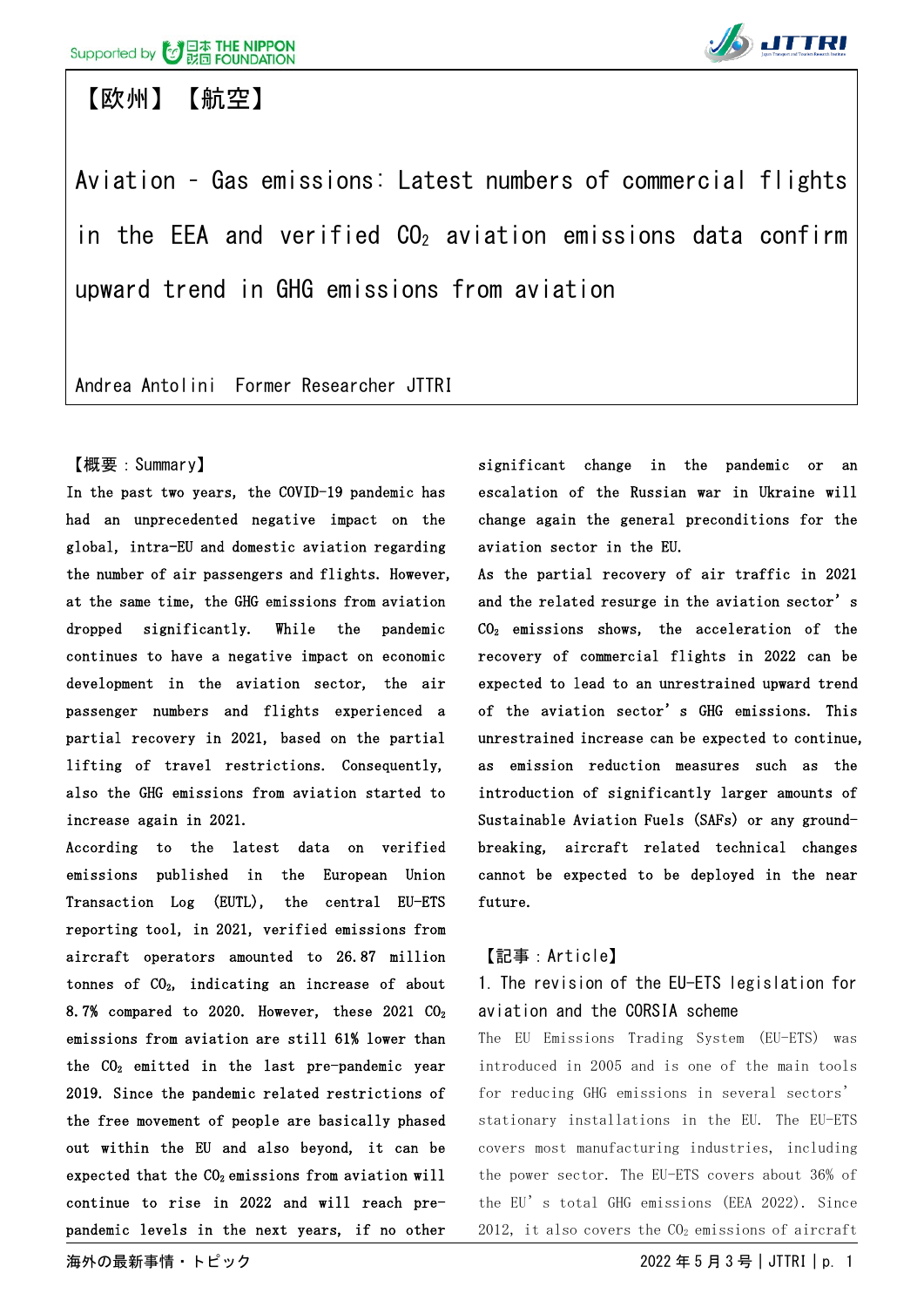### Supported by 7 日本 THE NIPPON

operators on intra-European Economic Area (EEA) flights in the EU-27 Member States plus Norway, Iceland, and Liechtenstein (EEA 2022).

At present, aviation is one of the few sectors with fast-growing GHG emissions. Therefore, the EU has the objective to reduce aviation emissions in Europe but is also working with the International Civil Aviation Organisation (ICAO) to develop measures with global reach to lower GHG emissions from the aviation sector. Therefore, besides the EU-ETS for aviation, the European Commission plans to transpose the ICAO's CORSIA scheme into EU law.

Based on Regulation No.421/2014 and Regulation (EU) 2017/2392, the EU-ETS will continue until 2023 and then the EU-ETS legislation will be reviewed for also covering the ICAO's Carbon Offsetting and Reduction Scheme for International Aviation (CORSIA) ((EEA n.y.a, European Commission 2021a). Moreover, due to the UK's withdrawal from the EU, it is not included in the EU-ETS anymore since the ending of the Brexit transition period on 31 December 2020.

On 14 July 2021, the European Commission proposed several drafts to revise the EU-ETS aviation rules, as part of the "Fit for 55" legislative proposals to achieve the net GHG emission reduction target of at least 55% by 2030, based on 1990 levels (European Commission n.y.c). The presented proposals under the "Fit for 55" package cover COM (2021) 551 final and COM (2021) 552 final have also some impact on the EU's aviation sector.

The "Proposal for a Directive of the European Parliament and of the Council amending Directive 2003/87/EC establishing a system for greenhouse gas emission allowance trading within the Union, Decision (EU) 2015/1814 concerning the establishment and operation of a market stability reserve for the Union greenhouse gas emission trading scheme and Regulation (EU) 2015/757" (COM (2021) 551 final) and also the



"Proposal for a Directive of the European Parliament and of the Council amending Directive 2003/87/EC as regards aviation's contribution to the Union's economy-wide emission reduction target and appropriately implementing a global market-based measure " (COM(2021) 552 final) implement the legislative changes for transposing the ICAO's CORSIA for emissions legislation into EU law (European Commission n.y.c). Furthermore, also the EU-ETS for aviation is revised to reduce the number of free allowances allocated to aircraft operators to progressively reach full auctioning by 2027.

The European Commission also proposed the ReFuelEU Aviation initiative (COM (2021) 561 final) to increase the share of renewable and sustainable fuels in aviation, as well as a review of the tax regime in aviation, based on the Energy Taxation Directive (ETD) (COM (2021) 563 final). The revision of the legislation regarding the GHG emissions from the aviation sector will lead to the parallel existence of the two systems, CORSIA and EU-ETS for aviation. Since the CORSIA scheme is not expected to significantly reduce the  $CO<sub>2</sub>$ emissions from aviation, it is envisaged that flights within the European Economic Area (EEA) will continue to be covered by the EU-ETS for aviation in parallel.

Therefore, the EU-ETS for aviation will remain an important tool to help achieving the EU's climate objectives of the net-zero GHG emission level by 2050 and to reach the 90% reduction of GHG emissions from the transport sector (European Commission n.y.c). The legislative proposals will be transmitted to the European Parliament, the Council, the Economic and Social Committee and the Committee of the Regions for further consideration under the ordinary legislative procedure (European Commission n.y.c).

2. The COVID-19 pandemic's impact on the aviation sector' s GHG emissions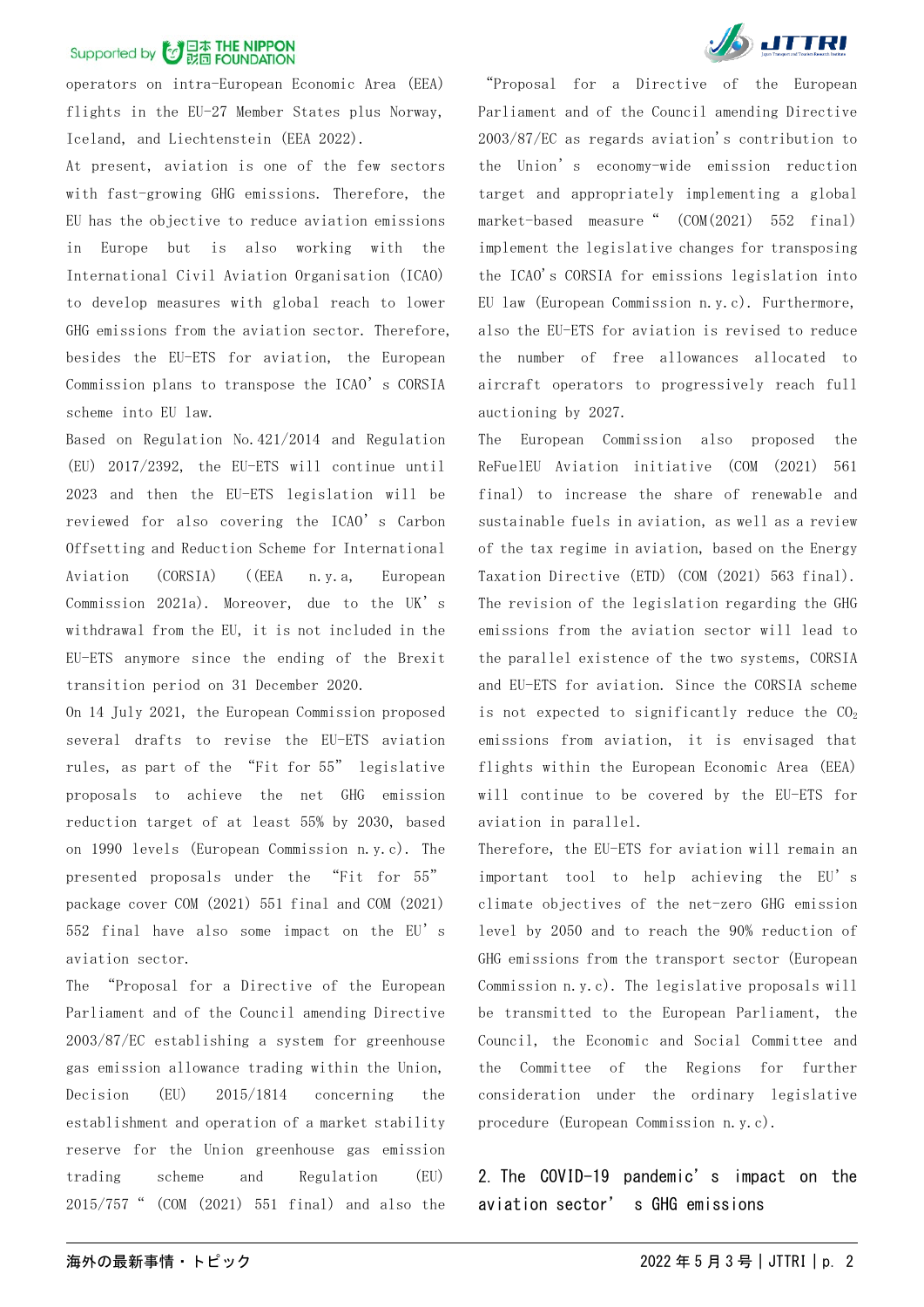## Supported by 7日本 THE NIPPON

Under the impact of the COVID-19 pandemic, which reached Europe in early 2020, the aviation sector severely suffered of the general or partial shutdown of aviation operations, caused by the restrictions in the free movement of people. The pandemic's impact became visible in commercial air transport in March 2020, with a -44% decrease in the total number of commercial flights in the EU, compared with the same month in 2019 (Eurostat 2021a). The most substantial reduction in the number of commercial flights was recorded in April 2020 with a reduction of -91% compared with the same month in 2019 (Eurostat 2021a). In May 2020 a -90% reduction followed and -84% in June 2020, compared to the same months in 2019 (Eurostat 2021a).

In parallel to the steep decline in the number of commercial flights in the EU also the intra-EEA flights' GHG emissions show a significant decline in 2020, reflecting the air traffic's temporary suspension in 2020. The suspension of flights due to the COVID-19 pandemic resulted in a verified reduction of GHG emissions from aviation by -63.5% between 2019 and 2020, from  $68$ MtCO<sub>2</sub>e to  $25$ MtCO<sub>2</sub>e (ETC/CME 2021). Due to the related restrictions in the free movement of people, the several lockdown periods in 2020 had wide-ranging impacts on the free movement and periodically continued during the first half of 2021. In the EU, the number of flights showed a reduction of -68% in January 2021 compared with same month in 2019 (Eurostat 2021b). In February 2021, compared to the same month in 2019, the number of flights decreased by -73%, in March by  $-71\%$  and in April 2021 by  $-70\%$ . There was no sign of recovery, due to the renewed and periodical introduction of travel restrictions in 2020 and 2021 (Eurostat 2021b). The first improvement became visible in the number of commercial flights in June 2021, when the number of commercial flights decreased to a lesser extent than compared to the same months in 2019. In June



2021, the number of commercial flights decreased by -54% compared to pre-pandemic figures in 2019. Although it was still a more than 50% drop compared to the same month in 2019, it was a first sign of improvement compared to the number of flights in the previous months in 2021 and the number of commercial flights in the EU increased by 48% compared with August 2020 (Eurostat 2021a, Eurostat 2021b). Thereby, the COVID-19 pandemic still continued to have a negative impact on the transport of people and transport of goods in 2021, although to a less severe extent.

According to the Eurostat 2022 and Eurocontrol figures for the first quarter 2022, in March 2022, in parallel to the further easing of pandemicrelated restrictions and the reinstalled free movement of vaccinated, recovered, and tested people, the aviation sector showed signs of recovery with the number of commercial flights with an increase by 156% in the EU, compared to March 2021 (Eurostat 2022).

However, this figure is still  $-27%$  below the prepandemic levels of March 2019 (Eurostat 2022). Nevertheless, this narrowed decrease of the EU's passenger numbers in March 2022 compared to the same month in 2019 is best result since the onset of the pandemic and since the start of restrictions of free movement in the EU in March 2020 (Eurostat 2022).

Regarding the absolute number of commercial flights, which stood at 389,181 in March 2022, according to Eurostat (2022) and compared with 151,986 in March 2021, and 296,362 in March 2020 and 530,400 in March 2019, it confirms a partial recovery of the aviation sector in the current phase of the pandemic (Eurostat 2022).

The EU Member States Croatia  $(-6%)$ , Portugal  $(-7)$  $8\%$ ) and Greece  $(-12\%)$  showed the most narrowed decreases in the number of commercial flights in March 2022, compared with March 2019. In contrast, the highest decrease in flights in March 2022 compared to March 2019 took place in Slovenia (-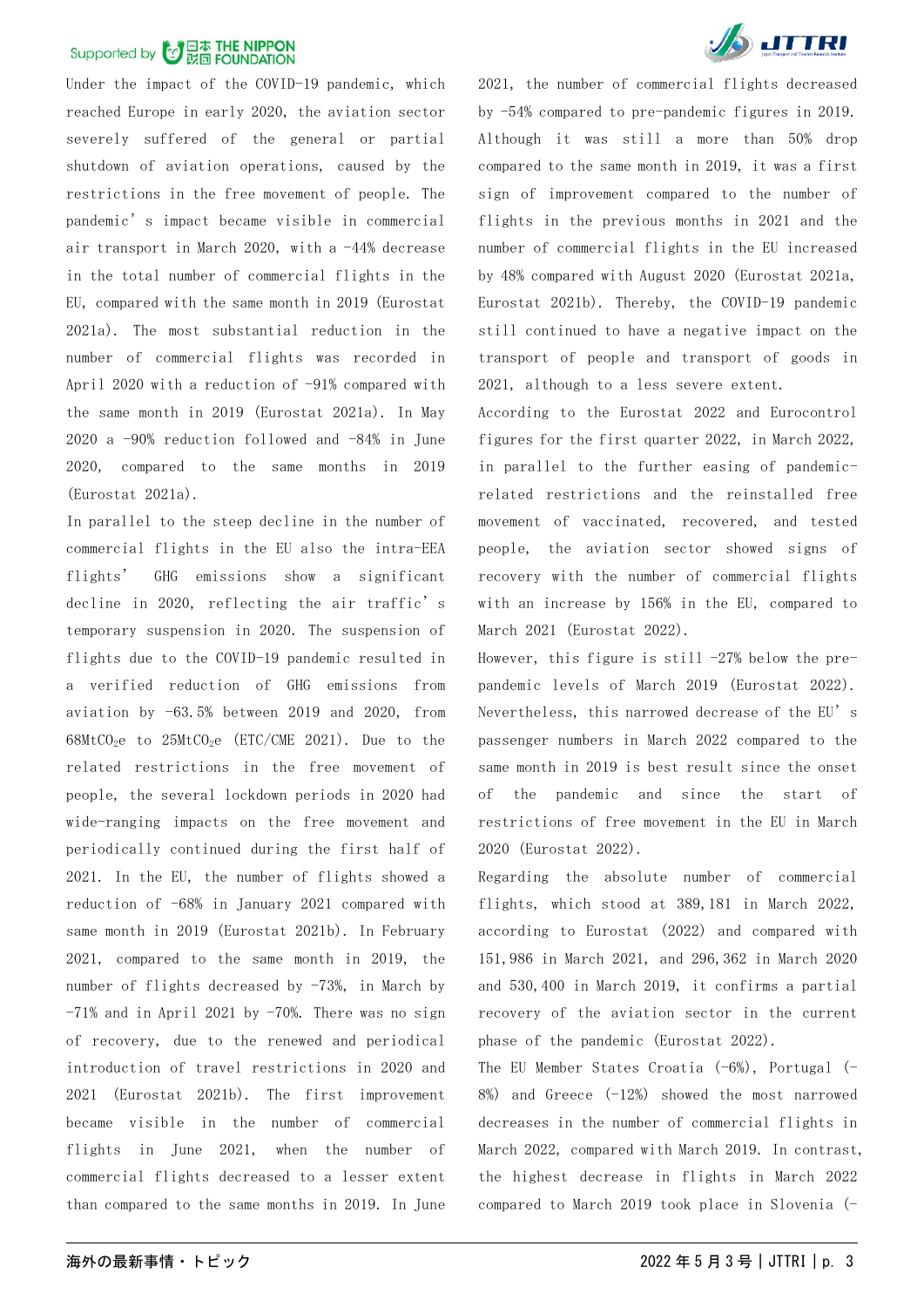# Supported by **3 日本 THE NIPPON**

56%), Sweden (-45%), Latvia (-43%), Czechia (- 42%) and Finland (-41%) (Eurostat 2022). Furthermore, also the number of commercial flights in the top 10 extra-EU countries including UK, Switzerland, Turkey, U.S., and Norway, is on the way to recovery (Eurostat 2022).

Compared with March 2019, commercial flights in 2022 remain below the pre-pandemic levels, most noticeably in Norway  $(-34%)$ , the UK  $(-29%)$ , Israel (-28%), Switzerland (-24%) and Egypt (-19%) (Eurostat 2022). However, when compared with March 2021, there is a clear increase in traffic visible in eight countries including UK (+599%), Norway (+375%s), Israel (+366%), Morocco (+236%), Switzerland (+230%), Egypt (+192%), Turkey (+121%), and the U.S. (+77%) (Eurostat 2022). Moreover, most recently, also the Russian invasion in the Ukraine in March 2022 could have some impact on commercial flights, since due to the ongoing conflict, commercial flights with Russia and Ukraine came to a standstill. Compared with March 2019, when there were 14,493 flights with Russia and 5,414 with Ukraine and in 2021, those numbers decreased -77% for Russia and -71% for Ukraine compared to 2019, due to the pandemic. However, in March 2022, there were 52 flights left with Russia and zero with Ukraine due to the Russian war in Ukraine (Eurostat 2022).

While the aviation sector welcomes the recent increase of commercial flights within the EU and in the top-10 extra-EU countries, this increase will unavoidably lead to a resurgence of GHG emissions in aviation. In fact, while emissions from stationary installations have continuously decreased by -33% since the start of the EU-ETS in 2005, GHG emissions from the aviation sector under the EU-ETS showed a steady increase before the onset of the COIVD-19 pandemic since 2012. Only due to the pandemic in 2020, for the first time since 2013, the verified  $CO<sub>2</sub>$  emissions from aviation were lower within the EEA, for intra-



EU flight emissions due to the COVID-19 pandemic's impact. Under the scope of the EU-ETS for aviation, every year, all commercial and noncommercial aircraft operators must surrender allowances at least equal to their verified CO<sub>2</sub> emissions of the previous year for their emissions from flights within the European Economic Area (EEA).

Fig. 1: Verified GHG emissions in aviation, all countries covered and EU27, 2012-2020, in  $tCO<sub>2</sub>$ -eq



To make the trading of allowances possible under the EU-ETS, a system to account and transfer of allowances has been introduced under the European Union Transaction Log (EUTL) (Abrell 2021). The EUTL is the central reporting tool of the EU-ETS and all operators including stationary installations and airlines are required to report their verified emissions for the year the following year by 31 March and the verified emissions are then published on the website of the European Union Transaction Log (EUTL). The EUTL automatically checks, records, and authorises all transactions between accounts in the Union Registry and thereby ensures that all transfers comply with EU-ETS rules (European Commission n.y.a). In 2016, aviation was accountable for 3.6% of the total EU-28 GHG emissions and for 13.4% of the emissions from transport and GHG emissions from aviation in the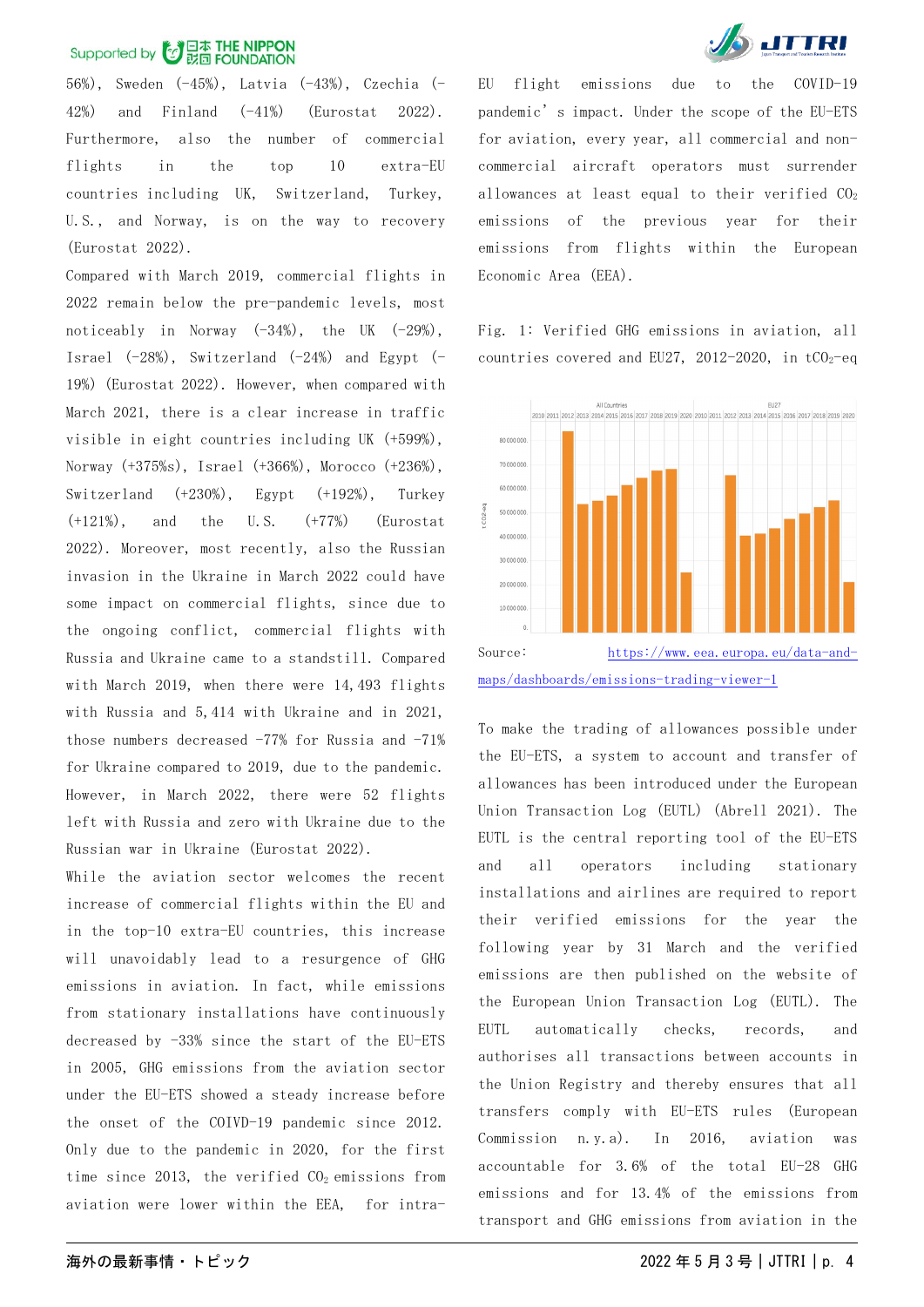## Supported by 7 日本 THE NIPPON

EU have more than doubled since 1990, when it accounted for  $1.4%$  of the EU's total  $CO<sub>2</sub>$ emissions (EASA n.y.). The highest level of  $CO<sub>2</sub>$ emissions in aviation was so far reached in 2019, while excluding the year 2012, which also covered CO2 emissions of third countries' aircraft operators. In fact, the limitation of the EU-ETS to flights within the EEA from 2013 was agreed in Regulation No.421/2014 and extended until the end of 2023 by Regulation (EU) 2017/2392.

Between 2019 and 2020, the verified  $CO<sub>2</sub>$  emissions from aviation dropped sharply by -63.5%, as air travel mostly halted during the pandemic (ETC/CME 2021, EEA 2022). This sudden drop of GHG emissions in aviation in 2020 is attributed to the COVID-19 pandemic's impact and the restrictions of free movement of people, which led to the nearly complete suspension of flights and the steep decline of GHG emissions from aviation.

### 3. Changes in the aviation sector's  $CO<sub>2</sub>$ emissions in 2021

Regarding the reporting of  $CO<sub>2</sub>$  emissions for 2021 under the EU-ETS, the reporting has been above 95% for most sectors and countries (EEA n.y.a). All airline operators were required to report their verified CO<sub>2</sub> emissions for the year of 2021 by 31 March 2022. The verified data was published on the website of the EUTL on 1 April 2022 (European Commission 2022).

In 2021, the total GHG emissions covered by the EU-ETS increased again by 7.3% compared to 2020 levels. This 7.3% increase results from an 8.3% increase in emissions from the power sector, an increase of 5.2% from main industrial sectors, and an increase of 8.7% of  $CO<sub>2</sub>$  emissions from the aviation sector, based on verified data as accounted by March 2022 in the EU log (European Commission 2022). This increase of 8.7% followed a decrease of -61% for aviation in 2021 compared to 2019 (European Commission 2022). Verified emissions from aircraft operators amounted to



26.87 million tonnes of  $CO<sub>2</sub>$  in 2021 (European Commission 2022). This represents an approximately 8.7% increase compared to the 24.71 million tonnes reported in 2020, but it is still -61% lower than the 68.2 million tonnes of CO2 emissions in the last pre-pandemic year 2019 (European Commission 2022).

It is also important to note that as of 2021, the EU-ETS for aviation no longer covers flights arriving from the UK, due to the UK's withdrawal from the EU and the ending of the Brexit transition period on 31 December 2020. Taking this scope change into account, and that  $CO<sub>2</sub>$ emissions of the UK's aviation sector are no longer covered by the EU-ETS for aviation in 2021, while it still was included in 2020, the  $CO<sub>2</sub>$ emissions from aviation covered without the UK in 2021 still decreased by -50% as compared with 2019 (European Commission 2022). Therefore, with the recovery of commercial flights in 2022, it will be only a matter of time that the GHG emissions of aviation will bounce back to prepandemic levels. Therefore, it is expected that under current and planned measures, the  $CO<sub>2</sub>$ emissions will only decrease in the coming decade, if significant efforts are taken, in particular in the aviation sector.

According to the EU Member States' GHG projections in accordance with EU legislation, the overall EU-ETS emissions are expected to decrease by between  $-41\%$  and  $-48\%$  by 2030, and by between  $-55\%$  and  $-62\%$  by 2040, compared to 2005 levels (EEA 2022). However, it will need decisive measures to reduce GHG emissions in particular from the aviation sector as otherwise, the GHG emissions in this sector will continue increase (EEA n.y.b). In fact, in mid-term, it will highly depend on the thorough introduction of measures related to the increase in the use of SAF under the planned ReFuelEU Aviation regulation and on the technical development of alternative propulsion systems for aircraft, as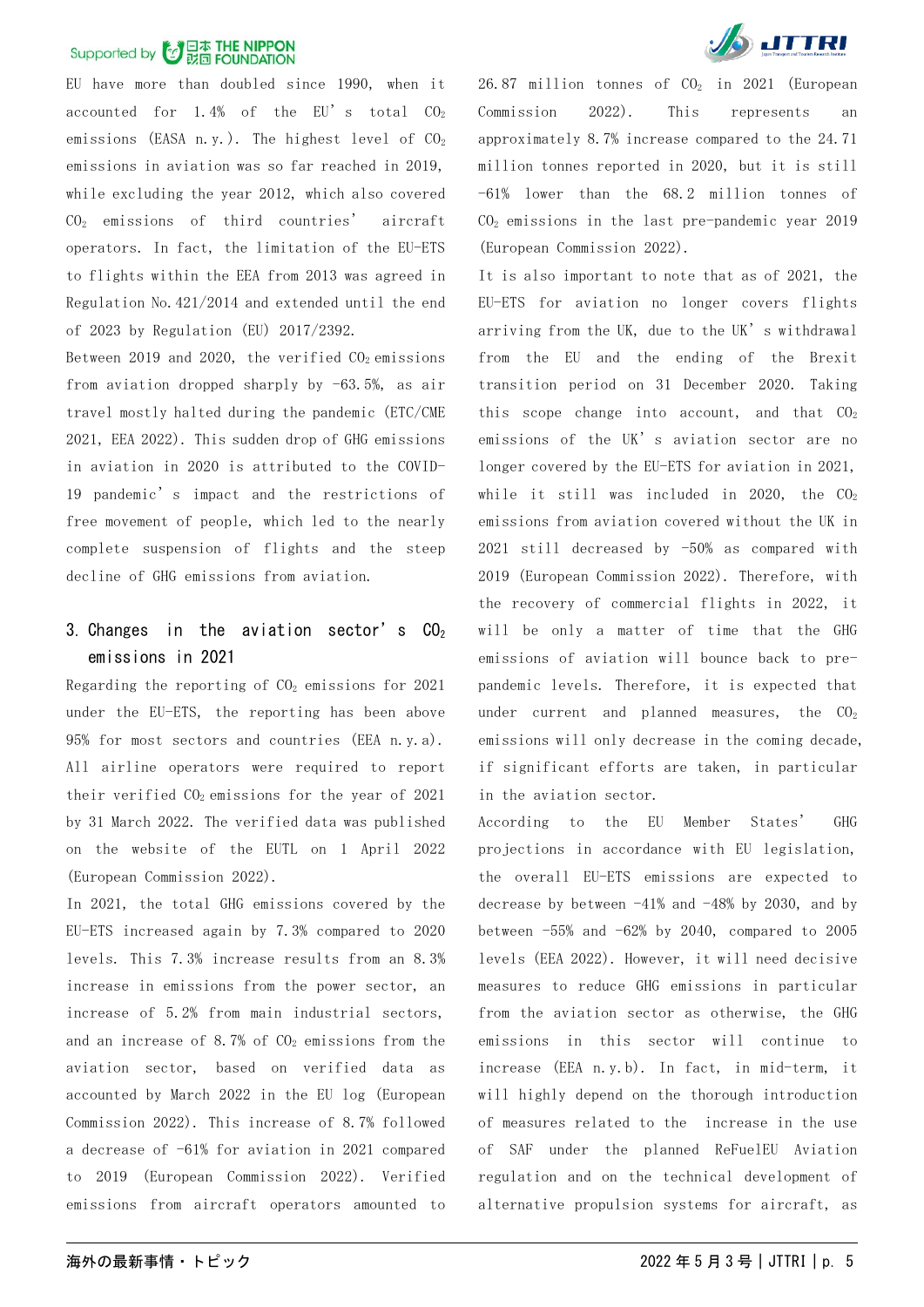well as on the reform of the taxation system related to aviation (EEA n.y.b).

#### 4. Conclusion

Based on the recent figures of verified  $CO<sub>2</sub>$ emissions of the aviation sector in the EEA, aircraft operators showed a decrease of verified  $CO<sub>2</sub>$  emissions of -61% in tonnes of  $CO<sub>2</sub>$  in 2021 compared to 2019. This decrease is attributed to the fact, that in 2021, air traffic only increased temporarily and remained at a significantly lower level than in the last pre-pandemic year 2019. However, the beginning of a resurgence of commercial flights in the EEA in 2021 already caused a visible increase in  $CO<sub>2</sub>$  emissions from aviation. The fact that some of the EU Member States have already nearly completely narrowed the gap regarding the the number of commercial flights in March 2022, compared with March 2019, indicates that not only the number of flights will soon reach pre-pandemic levels. With the further increase in the number of commercial flights, also the GHG emissions will subsequently reach pre-pandemic level. It can be expected that with the recovery of commercial flights in 2022, it will be only a matter of time that the GHG emissions of aviation will bounce back to prepandemic levels and increase even beyond.

It remains to be seen if the European Commission's proposed ReFuelEU Aviation regulation, mandating a minimum SAF blending volume in aviation fuel, with the target of reaching a share of SAFs of 2% in 2025, 5% in 2030 and 63% in 2050, will achieve a significant reduction of  $CO<sub>2</sub>$  emissions in aviation. However, it can be expected that the aviation sector will need even more decisive measures to persistently and sustainably reduce its GHG emissions.

#### References

Abrell, Jan: Database for the European Union Transaction Log. In:



[https://euets.info/static/download/Description\\_E](https://euets.info/static/download/Description_EUTL_database.pdf) [UTL\\_database.pdf,](https://euets.info/static/download/Description_EUTL_database.pdf) May 21, 2021

COM (2021) 551 final: Proposal for a Directive of the European Parliament and of the Council amending Directive 2003/87/EC establishing a system for greenhouse gas emission allowance trading within the Union, Decision (EU) 2015/1814 concerning the establishment and operation of a market stability reserve for the Union greenhouse gas emission trading scheme and Regulation (EU) 2015/757"(COM (2021) 551 final). In: [https://ec.europa.eu/info/sites/default/files/re](https://ec.europa.eu/info/sites/default/files/revision-eu-ets_with-annex_en_0.pdf) [vision-eu-ets\\_with-annex\\_en\\_0.pdf,](https://ec.europa.eu/info/sites/default/files/revision-eu-ets_with-annex_en_0.pdf) 14 July 2021, accessed on 17 January 2022

COM(2021) 552 final: Proposal for a Directive of the European Parliament and of the Council amending Directive 2003/87/EC as regards aviation's contribution to the Union's economywide emission reduction target and appropriately implementing a global market-based measure (COM (2021) 552 final). In: [https://ec.europa.eu/info/sites/default/files/re](https://ec.europa.eu/info/sites/default/files/revision_of_the_eu_emission_trading_system_for_aviation.pdf) [vision\\_of\\_the\\_eu\\_emission\\_trading\\_system\\_for\\_avi](https://ec.europa.eu/info/sites/default/files/revision_of_the_eu_emission_trading_system_for_aviation.pdf) [ation.pdf,](https://ec.europa.eu/info/sites/default/files/revision_of_the_eu_emission_trading_system_for_aviation.pdf) 14.7.2021, accessed on 20 July 2021 COM (2021) 561 final: Proposal for a REGULATION OF THE EUROPEAN PARLIAMENT AND OF THE COUNCIL on ensuring a level playing field for sustainable air transport. COM (2021) 561 final. In: [https://ec.europa.eu/info/sites/default/files/re](https://ec.europa.eu/info/sites/default/files/refueleu_aviation_-_sustainable_aviation_fuels.pdf) [fueleu\\_aviation\\_-\\_sustainable\\_aviation\\_fuels.pdf,](https://ec.europa.eu/info/sites/default/files/refueleu_aviation_-_sustainable_aviation_fuels.pdf) accessed on 20 July 2021

EASA (n.y.): Emissions. In: [https://www.easa.europa.eu/eaer/topics/overview](https://www.easa.europa.eu/eaer/topics/overview-aviation-sector/emissions)[aviation-sector/emissions,](https://www.easa.europa.eu/eaer/topics/overview-aviation-sector/emissions) accessed 3 May 2022 ETC/CME (2021): Nissen, C.; Cludius, J.; Graichen, V.; Graichen, J.; Gores, S.: Trends and projections in the EU ETS in 2021. The EU Emissions Trading System in numbers. In: [https://www.eionet.europa.eu/etcs/etc](https://www.eionet.europa.eu/etcs/etc-cme/products/etc-cme-report-9-2021-trends-and-projections-in-the-eu-ets-in-2021-the-eu-emissions-trading-system-in-numbers)[cme/products/etc-cme-report-9-2021-trends-and-](https://www.eionet.europa.eu/etcs/etc-cme/products/etc-cme-report-9-2021-trends-and-projections-in-the-eu-ets-in-2021-the-eu-emissions-trading-system-in-numbers)

[projections-in-the-eu-ets-in-2021-the-eu-](https://www.eionet.europa.eu/etcs/etc-cme/products/etc-cme-report-9-2021-trends-and-projections-in-the-eu-ets-in-2021-the-eu-emissions-trading-system-in-numbers)

[emissions-trading-system-in-numbers,](https://www.eionet.europa.eu/etcs/etc-cme/products/etc-cme-report-9-2021-trends-and-projections-in-the-eu-ets-in-2021-the-eu-emissions-trading-system-in-numbers) ETC/CME